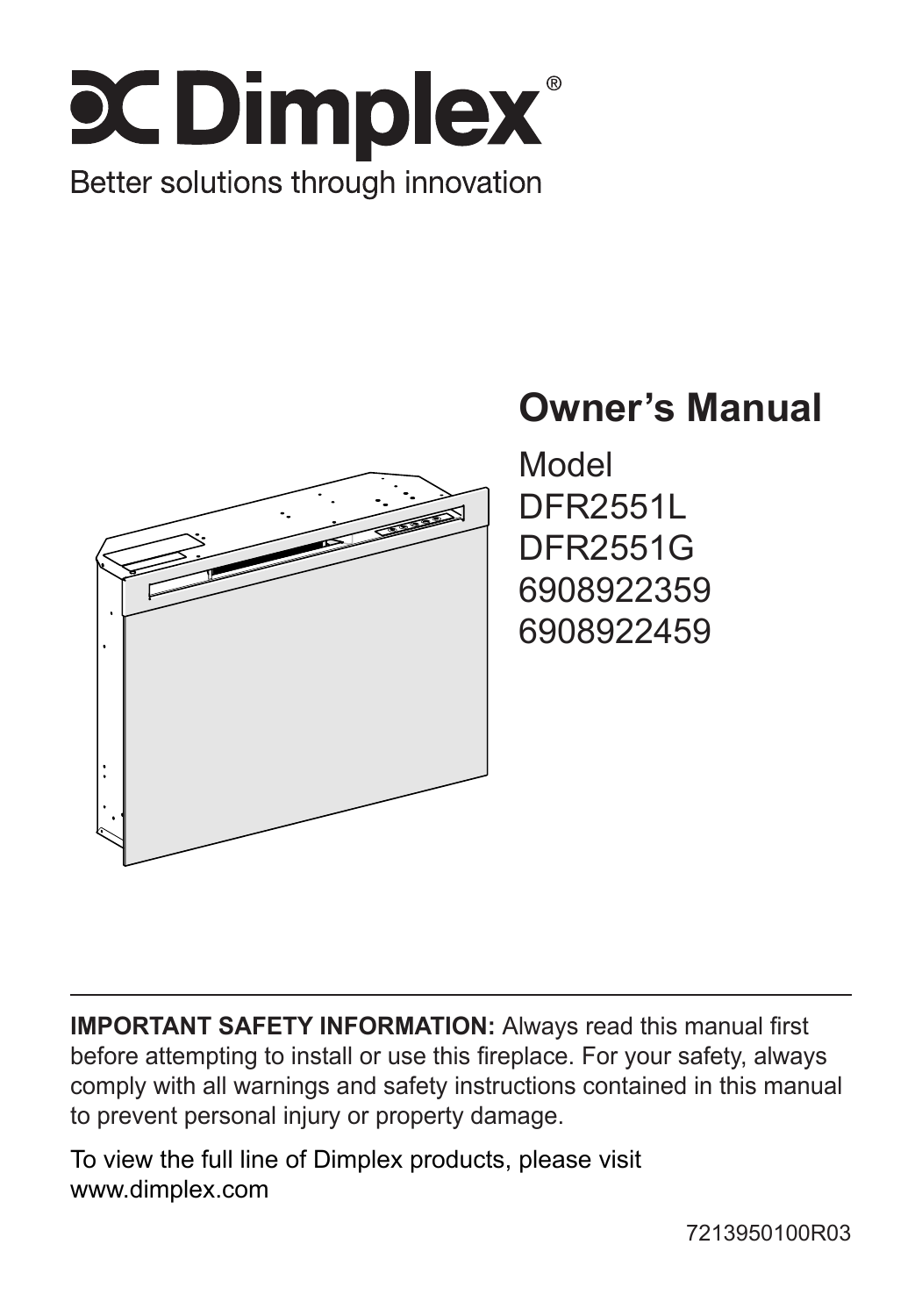### **Table of Contents**

| A IMPORTANT INSTRUCTIONS4 |  |
|---------------------------|--|
|                           |  |
|                           |  |
|                           |  |
|                           |  |
|                           |  |

Always use a qualified technician or service agency to repair this fireplace.

! **NOTE:** Procedures and techniques that are considered important enough to emphasize.

**A** CAUTION: Procedures and techniques which, if not carefully followed, will result in damage to the equipment.

**A** WARNING: Procedures and techniques which, if not carefully followed, will expose the user to the risk of fire, serious injury, or death.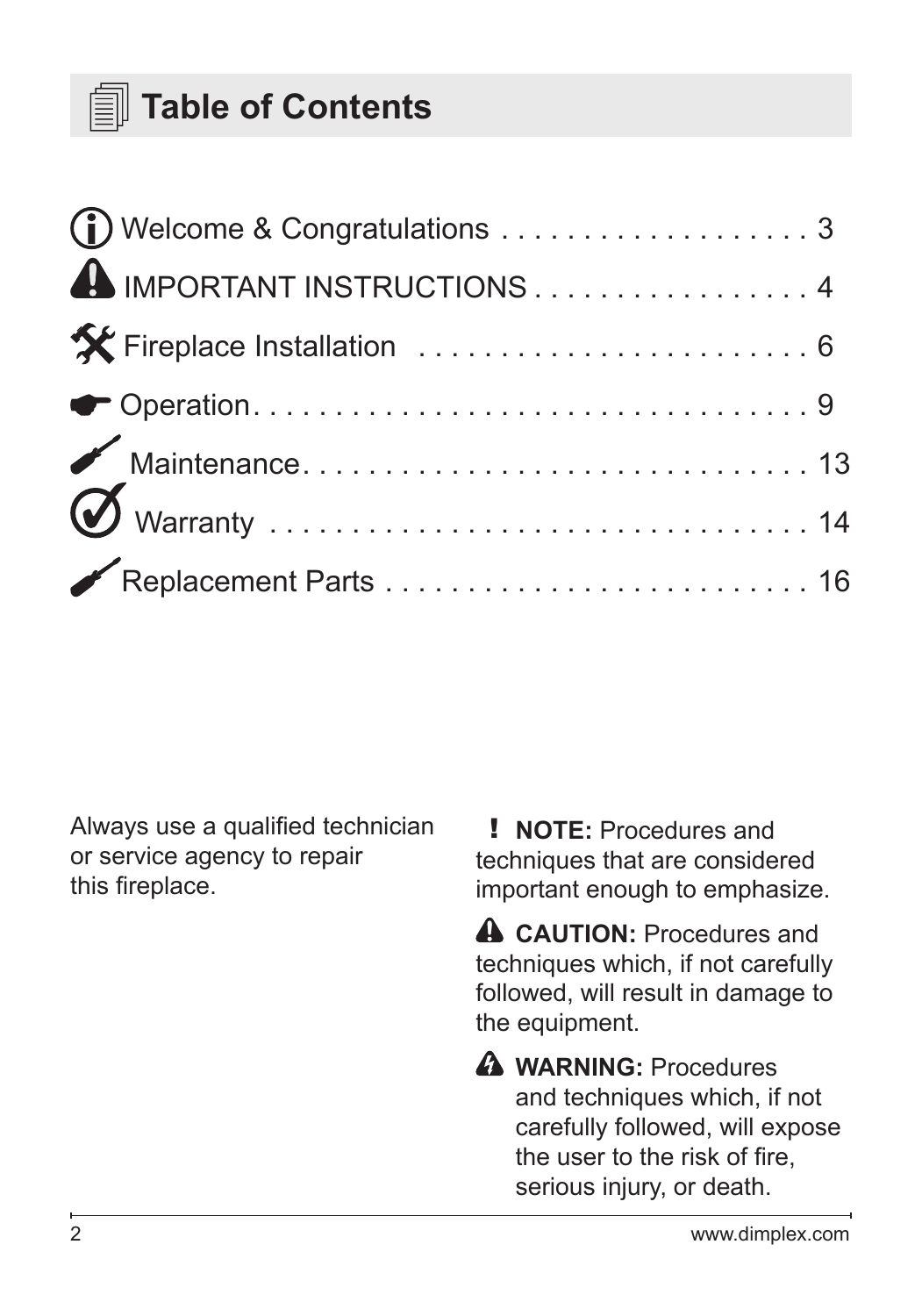# <span id="page-2-0"></span>**Welcome & Congratulations**

Thank you and congratulations for purchasing an electric fireplace from Dimplex. Please use our convenient online registration page to record your model and serial numbers for future reference at *www.dimplex.com/register*



#### **Please carefully read and save these instructions.**

**A CAUTION:** Read all instructions and warnings carefully before starting installation. Failure to follow these instructions may result in a possible electric shock, fire hazard and will void the warranty.

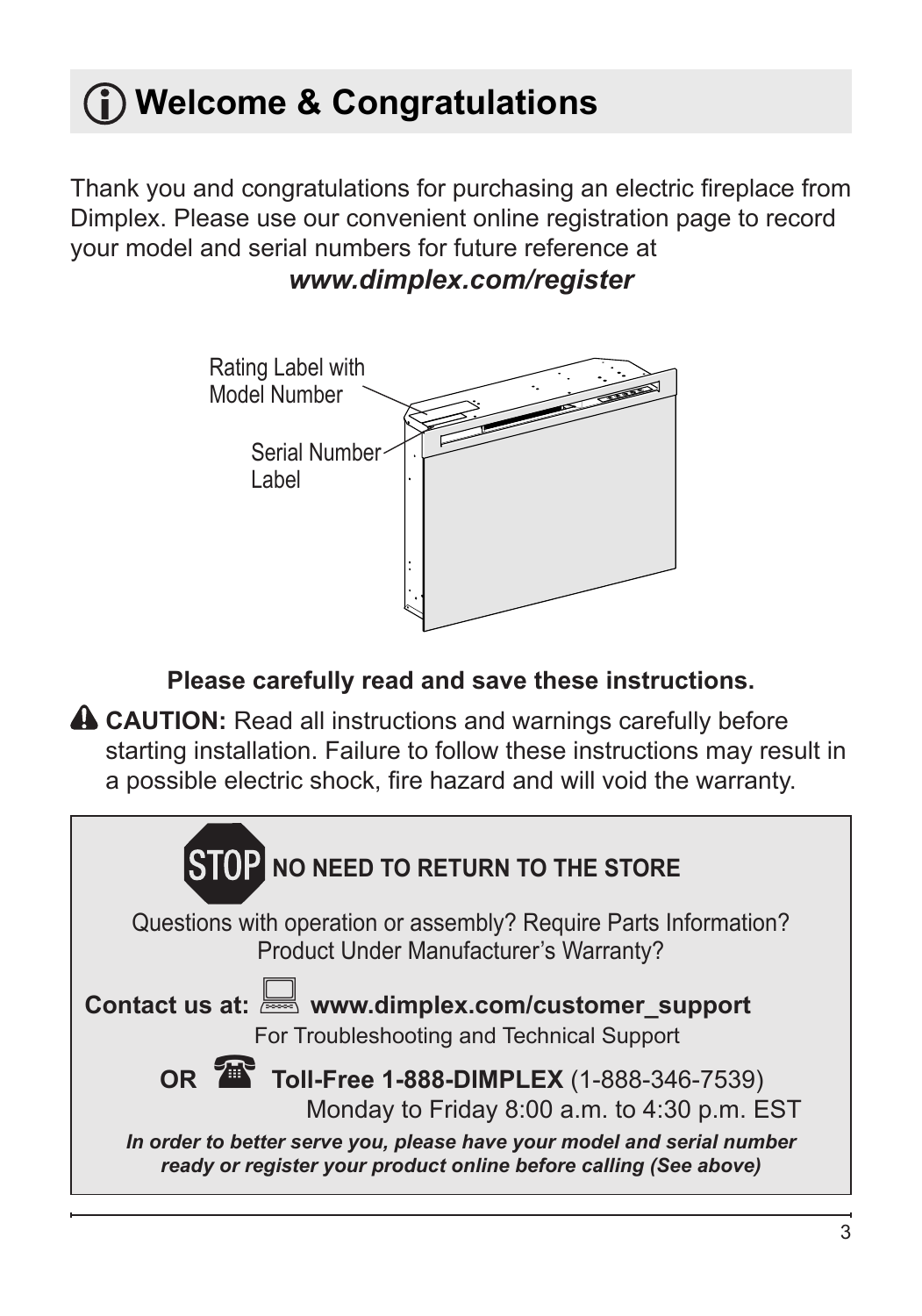# <span id="page-3-0"></span>**A IMPORTANT INSTRUCTIONS**

When using electrical appliances, basic precautions should always be followed to reduce the risk of fire, electric shock, and injury to persons, including the following:

① Read all instructions before using this heater.

② This heater is hot when in use. To avoid burns, do not let bare skin touch hot surfaces. The trim around the heater outlet becomes hot during heater operation.

**A WARNING:** High temperatures may be generated under certain abnormal conditions. Do not partially or fully cover or obstruct the front of this heater.

③ Extreme caution is necessary when any heater is used by or near children or invalids and whenever the unit is left operating and unattended.

④ Always unplug the heater when not in use.

⑤ Do not operate any heater with a damaged cord or plug, or if the heater has malfunctioned, or if it has been dropped or damaged in any manner, contact Dimplex Technical Service at 1-888-346- 7539.

⑥ Do not use outdoors.

⑦ Never locate this heater where it may fall into a bathtub or other water container.

⑧ Do not run cord under carpeting. Do not cover cord with throw rugs, runners, or the like. Arrange cord away from traffic area and where it will not be tripped over.

⑨ To disconnect heater, turn controls to off, then remove plug from outlet.

⑩ Do not insert or allow foreign objects to enter any ventilation or exhaust opening as this may cause an electric shock or fire, or damage the heater.

⑪ To prevent a possible fire, do not block air intakes or exhaust in any manner.

⑫ All electrical heaters have hot and arcing or sparking parts inside. Do not use in areas where gasoline, paint, or flammable liquids are used or stored.

⑬ Do not modify the heater. Use it only as described in this manual. Any other use not recommended by the manufacturer may cause fire, electric shock, or injury to persons.

⑭ To reduce the risk of electric shock, this heater has a polarized plug (one blade is wider than the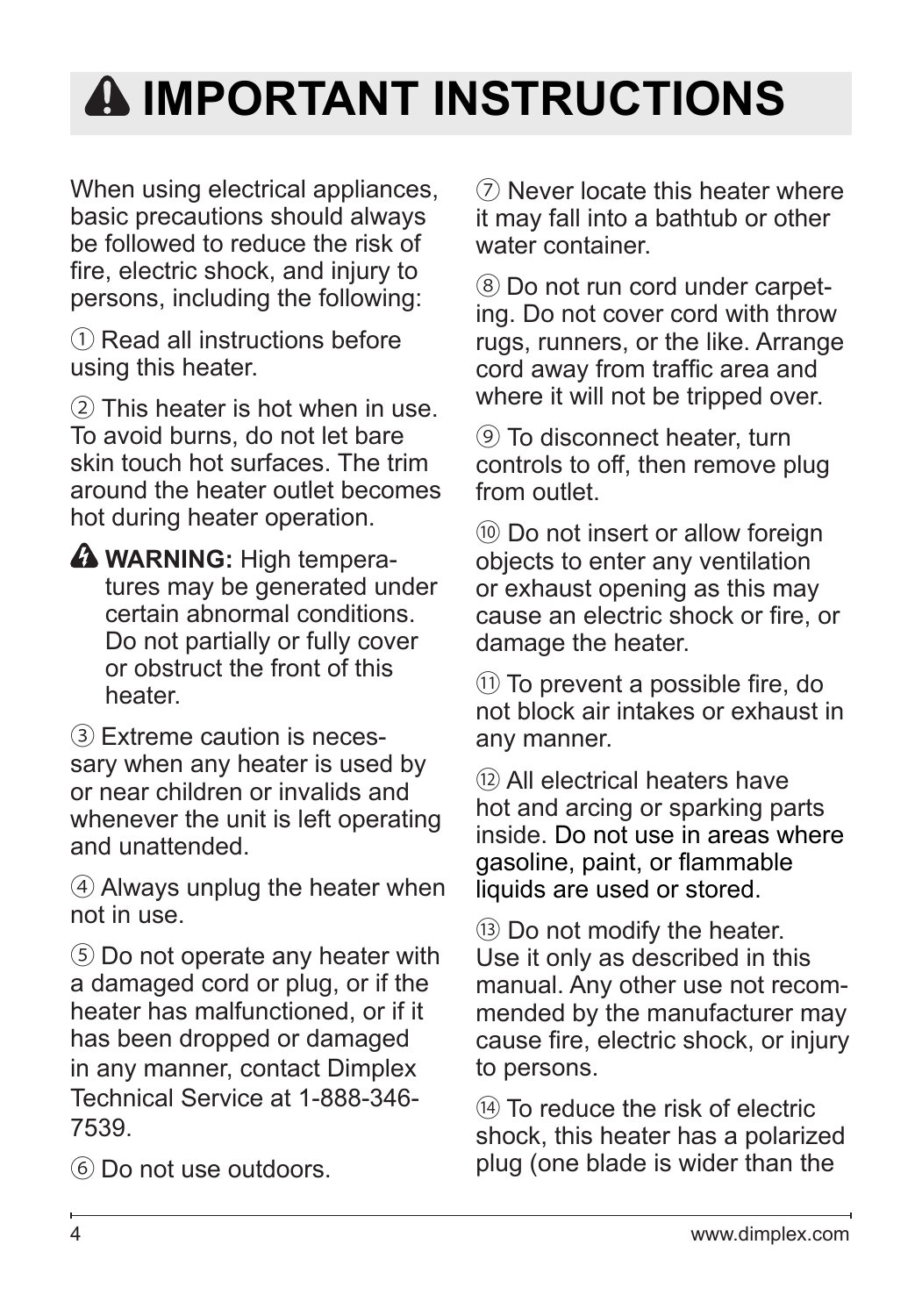# **IMPORTANT INSTRUCTIONS**

other). This plug will fit in a polarized outlet only one way. If the plug does not fit fully in the outlet, reverse the plug. If it still does not fit, contact a qualified electrician to install the proper outlet. Do not change the plug in any way. Always plug heaters directly into a wall outlet/receptacle. Never use with an extension cord or relocatable power tap (outlet/power strip).

⑮ Do not burn wood or other materials in the fireplace.

⑯ Do not strike the front glass.

⑰ Always use a certified electrician should new circuits or outlets be required.

⑱ Always use properly grounded, fused and polarized outlets.

⑲ Disconnect all power supply before performing any cleaning, maintenance or relocation of the heater.

⑳ When transporting or storing the heater and cord, keep in a dry place, free from excessive

vibration and store so as to avoid damage.

 **WARNING:** Remote control contains a small battery. Keep away from children. If swallowed, seek medical attention immediately.

**A WARNING:** Do not install battery backwards, charge, put in fire or mix with used or other battery types - may explode or leak causing injury.

! **NOTE:** Changes or modifications not expressly approved by the party responsible for compliance could void user's authority to operate the equipment.

**CAUTION** RISK OF ELECTRIC SHOCK DO NOT OPEN NO USER-SERVICEABLE PARTS INSIDE



# **SAVE THESE INSTRUCTIONS**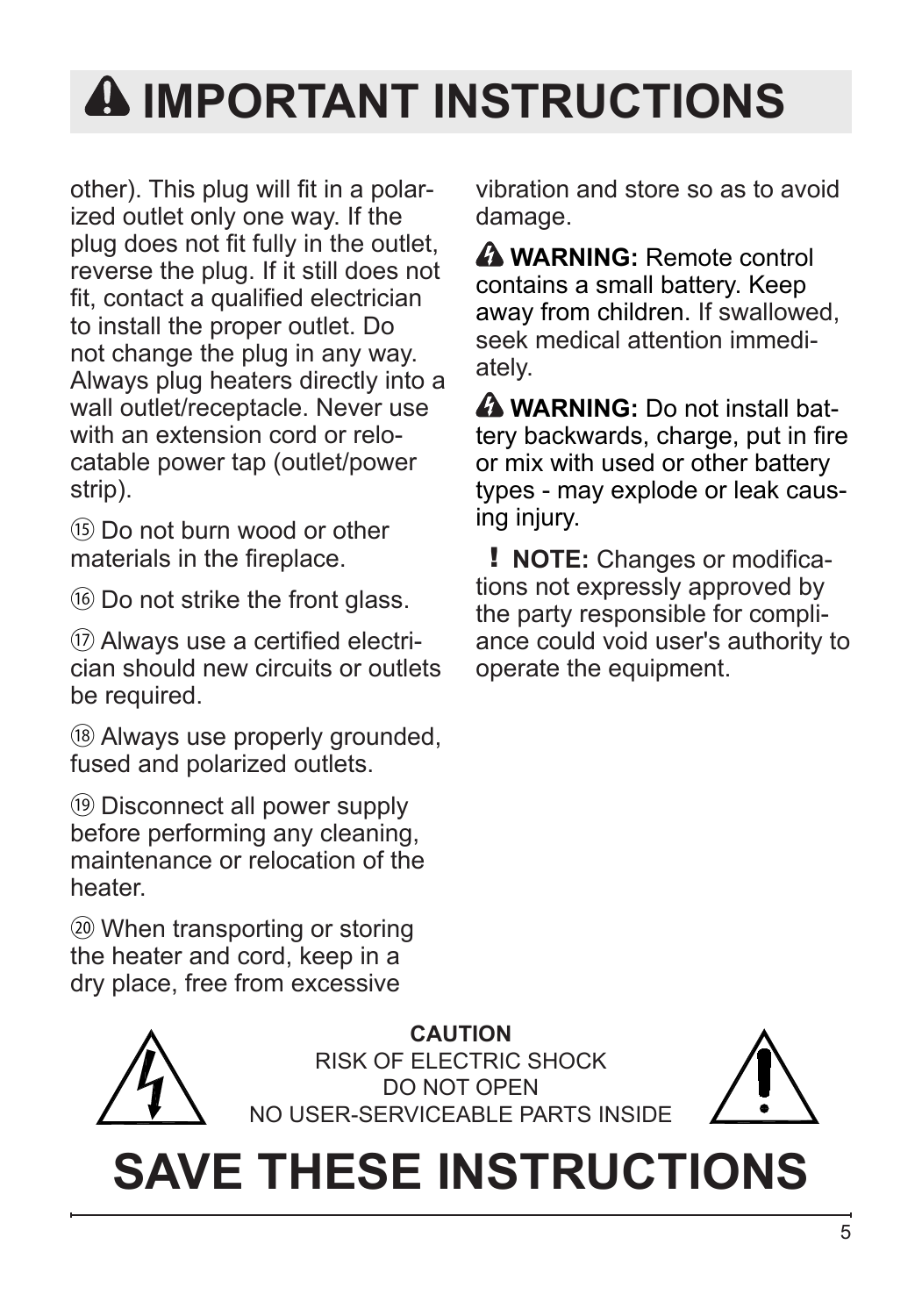# <span id="page-5-0"></span>**Fireplace Installation**

**A** WARNING: Ensure the power cord is not installed so that it is pinched or against a sharp edge and ensure that the power cord is stored or secured to avoid tripping or snagging to reduce the risk of fire, electric shock or injury to persons.

**WARNING:** Construction and electrical outlet wiring must comply with local building codes and other applicable regulations to reduce the risk of fire, electric shock and injury to persons.

**A** WARNING: Do not attempt to wire your own new outlets or circuits. To reduce the risk of fire, electric shock or injury to persons, always use a licensed electrician.

**A** WARNING: To reduce the risk of fire, do not store or use gasoline or other flammable vapors or liquids in the vicinity of the heater.

### **Front Glass Installation**

- 1. Unpack the glass assembly.
- 2. If applicable, carefully pour and evenly distribute the supplied media in the Media tray of the firebox. (Figure 2)
- 3. Hang bottom bracket on screw at the bottom of the firebox. (Figure 1)



4. Secure the top bracket to firebox using screws provided in the hardware bag. (Figure 1)

### **Dimplex Mantel Installation**

Depending on the available space within the mantel cavity, the unit can be secured to the mantel at the bottom side or back. Remove the screw on the bottom flange in the most appropriate place for securing and using the provided L-bracket and the screw that was removed attach the firebox to the mantel. (Figure 3)

! **NOTE:** There are no guide holes provided for the L-Brackets in the mantel.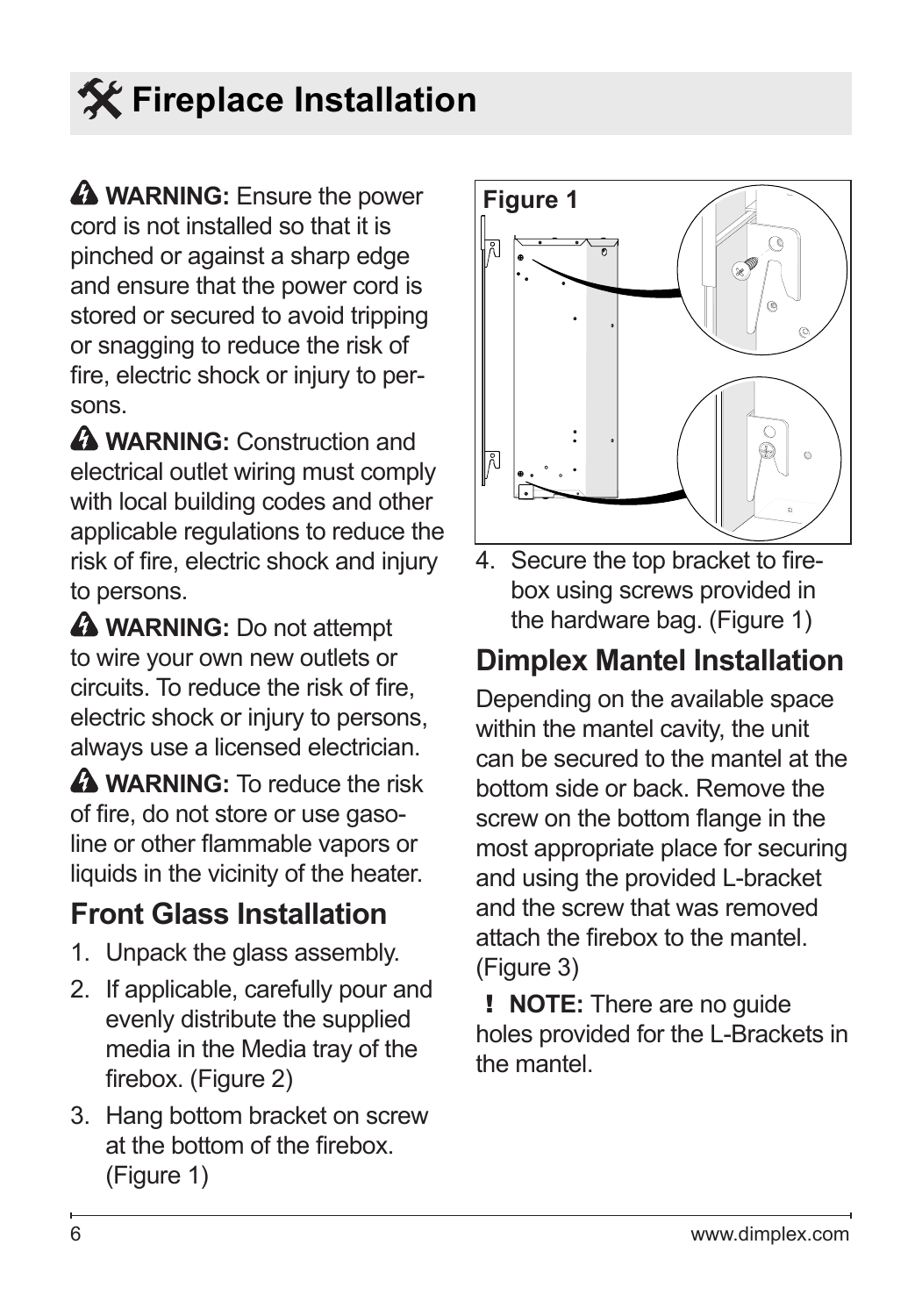# **Fireplace Installation**

### **Custom Installation**

- 1. Mark the desired location on the floor and store the fireplace in a safe, dry and dust free location.
- 2. Frame an opening of 24.0 in. (610 mm) wide x 18 ¾ in. (476 mm) high x 7 ⅞ in. (200 mm) deep (Figure 4).

**Option #1** - The power cord can be lead from behind the trim and along the wall to an outlet near the fireplace.

**Option #2** - A new outlet can be installed inside the new frame construction. Plug the unit directly into a 15 A, 120 V outlet.

! **NOTE:** A 15 Amp, 120 Volt circuit is required. A dedicated circuit is preferred but not essential in all cases. A dedicated circuit will be required if, after installation, the circuit breaker trips or fuse blows on a regular basis when the heater is operating. Additional appliances on the same circuit may exceed the current rating of the circuit breaker.

- 3. Install the provided plastic feet to the unit as shown in Figure 5.
- **ACAUTION:** Clearance for air circulation beneath the fireplace insert is provided by feet.

**Do not install the fireplace** 





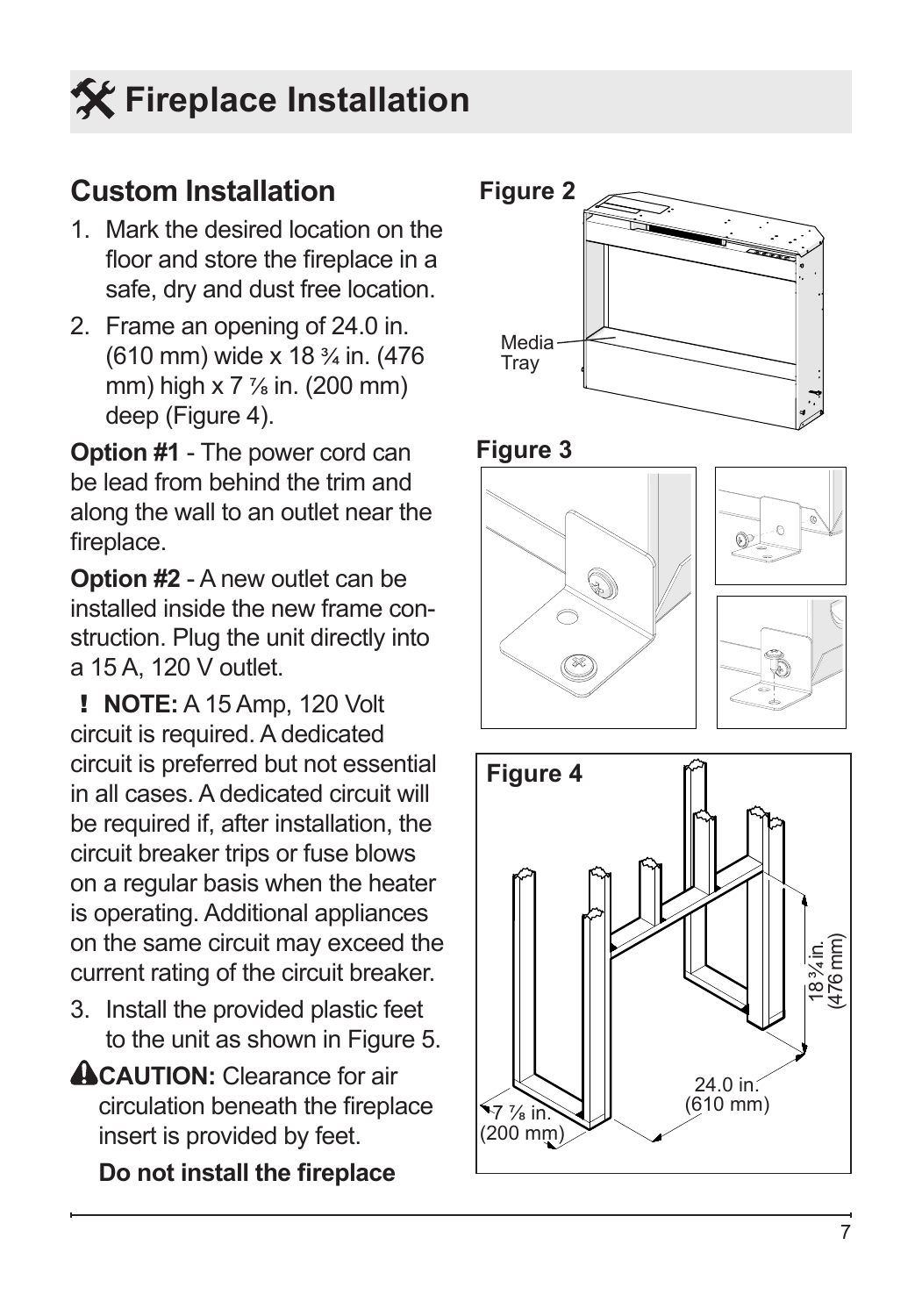# **Fireplace Installation**

#### **insert directly on carpet or similar surfaces which may restrict air circulation.**

**A CAUTION:** If installing the fireplace in a carpeted area, place a one-piece, solid, flat surface under the fireplace. Ensure that all of the feet rest securely on this surface.

4. The firebox is to be installed from the front of the mantel and inserted so that the flanges are flush against the front surface of the mantel.

# $\overline{\mathbb{R}}$  Holes for plastic feet **Figure 5**

### **Bathroom Installation**

This firebox must be protected by a GFI receptacle or circuit. If a receptacle is used it must be readily accessible.

To prevent electrical shock this unit is an electrical appliance that is not watertight and must be installed as to prevent water from entering the unit. This unit must be installed away from showers, tubs, etc. Never locate fireplace where it may fall into a bathtub or other water containers.

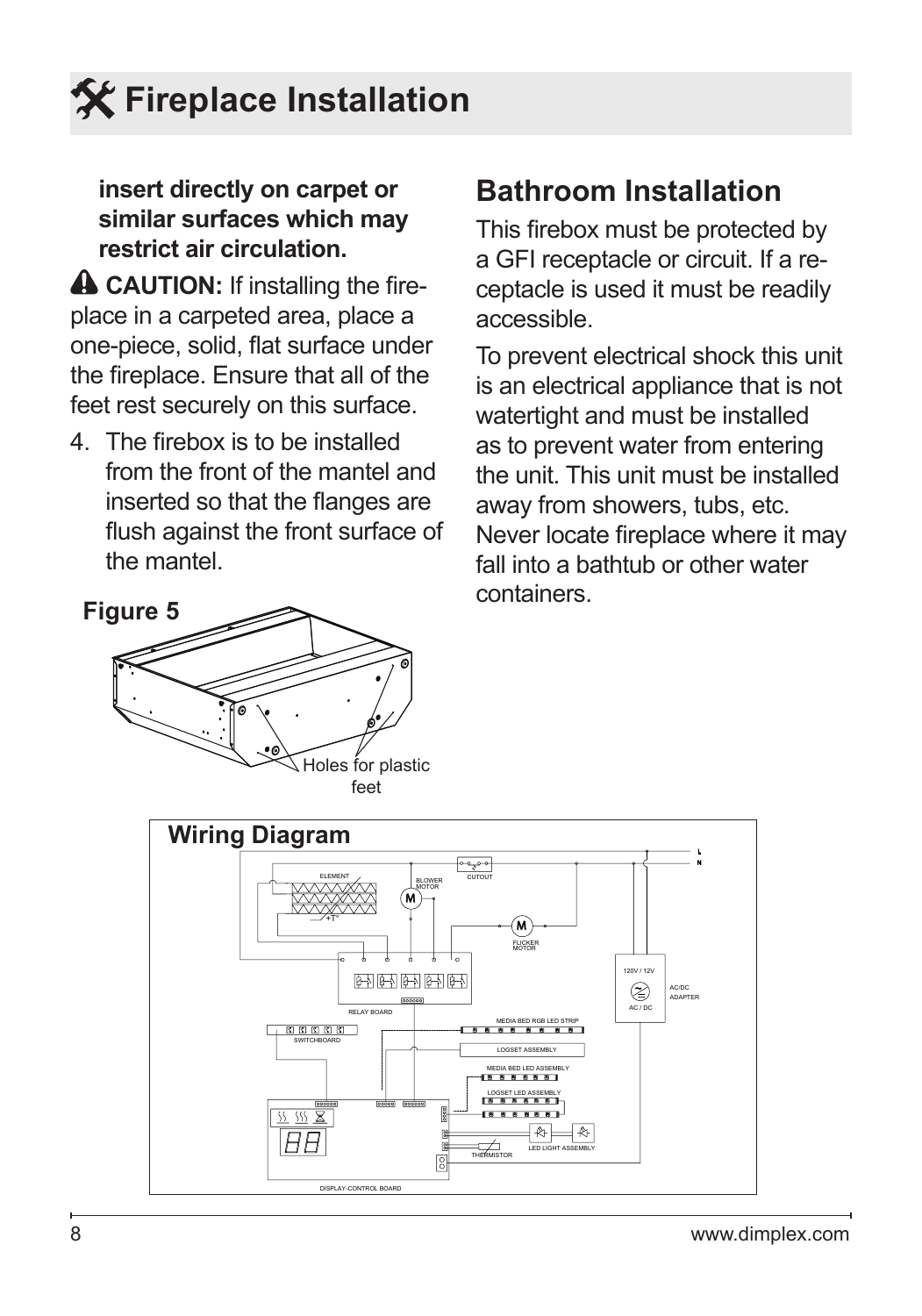<span id="page-8-0"></span>

**A WARNING:** This electric firebox must be properly installed before it is used.

The unit can be controlled by either the manual controls which are located on the upper right of the fireplace or the remote (Figure 6 & 7).

The fireplace is supplied with an IR multifunction remote control. This remote control has a range of approximately 16 ft (5 m). To operate correctly, the remote control must be pointed towards the Floating DisplayTM.

! **NOTE:** Before attempting any operation with the remote, pull the plastic insulator strip out from between the remote casing and battery cover.

## **A. Standby**

Turns the unit On and Off.

- $\rightarrow$  Activated by pressing the Standby button on the remote or the unit.
- The unit will turn on with the same functions that it was set to when it was turned Off and the intake temperature will be indicated on the On Screen Display.

! **NOTE:** When any button is pressed the intake temperature will be displayed on the On Screen Display for 5 seconds.

## **B. Flame Effects**

Turns the flame effect On and Off.

 $\rightarrow$  Activated by pressing the  $\frac{dQ_0}{dQ_0}$ button on the remote.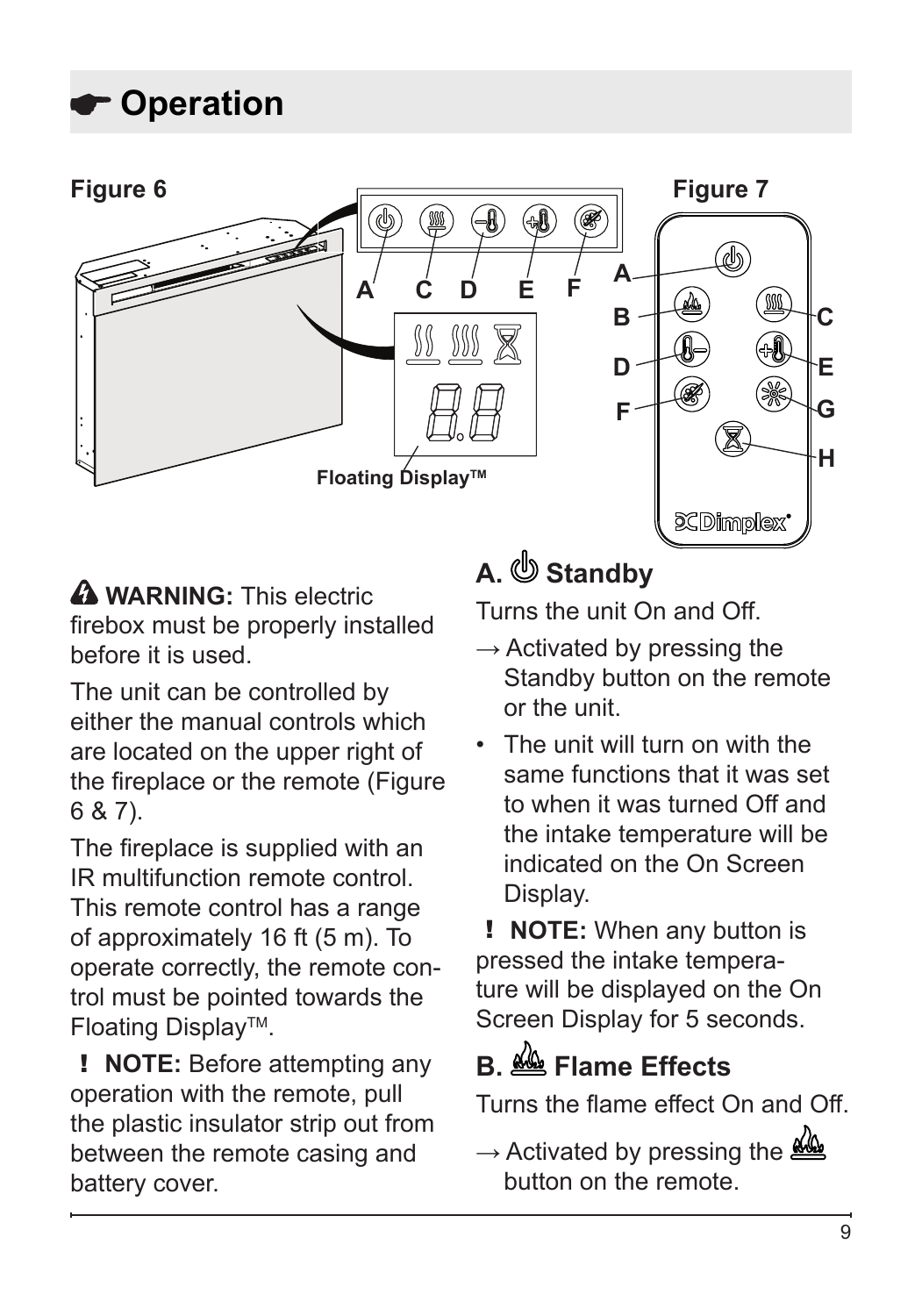## **C. Heat ON/OFF**

Cycles the unit sequentially through the 3 settings: Low Heat, High Heat and Off.

 $\rightarrow$  Activated by pressing the  $III$ button on the unit or the remote.

• Indicated by the  $\frac{\sqrt{S}}{\sqrt{S}}$  (low heat) or the  $III($  high heat) icon and the intake temperature being displayed on the On Screen Display, for 5 seconds before turning off.

! **NOTE:** After the heater is switched off, there is a 60 second fan delay, where the fan will continue running before turning off.

! **NOTE:** The unit can be operated in Heat Only Mode. When the unit is only running with the heater, the  $\frac{\sqrt{8}}{2}$  (low heat) or the (high heat) icon and the intake temperature will continuously be displayed on the On Screen Display.

! **NOTE:** The heater may emit a slight, harmless odor when first used. This odor is a normal condition caused by initial heating of internal heater.

# **D & E. Thermostat Controls**

Adjusts the temperature set point to your individual requirements. Once the desired set temperature is reached the heater will turn off. The heater will cycle on and off to maintain the desired set temperature. The default temperature setting is 72°F (22°C).

 $\rightarrow$  Adjusted by pressing the  $\mathbb{N}$ to decrease the setpoint and

the  $\bigoplus$  to increase the setpoint on the remote.

• The On Screen Display will indicate the temperature setpoint as it is adjusted.

**! NOTE:** Holding the  $\mathbb{B}$  button

down, then press  $\oplus$  on the unit, will change the temperature from °C to °F, or vice versa.

### **Disable Heat**

If desired, depending on the season, the heater on the unit can be disabled. The unit will operate in the same fashion, with remainder of the controls.

Pressing the  $\frac{100}{200}$  and  $\frac{1}{200}$  buttons on the unit at the same time and holding for 2 seconds will disable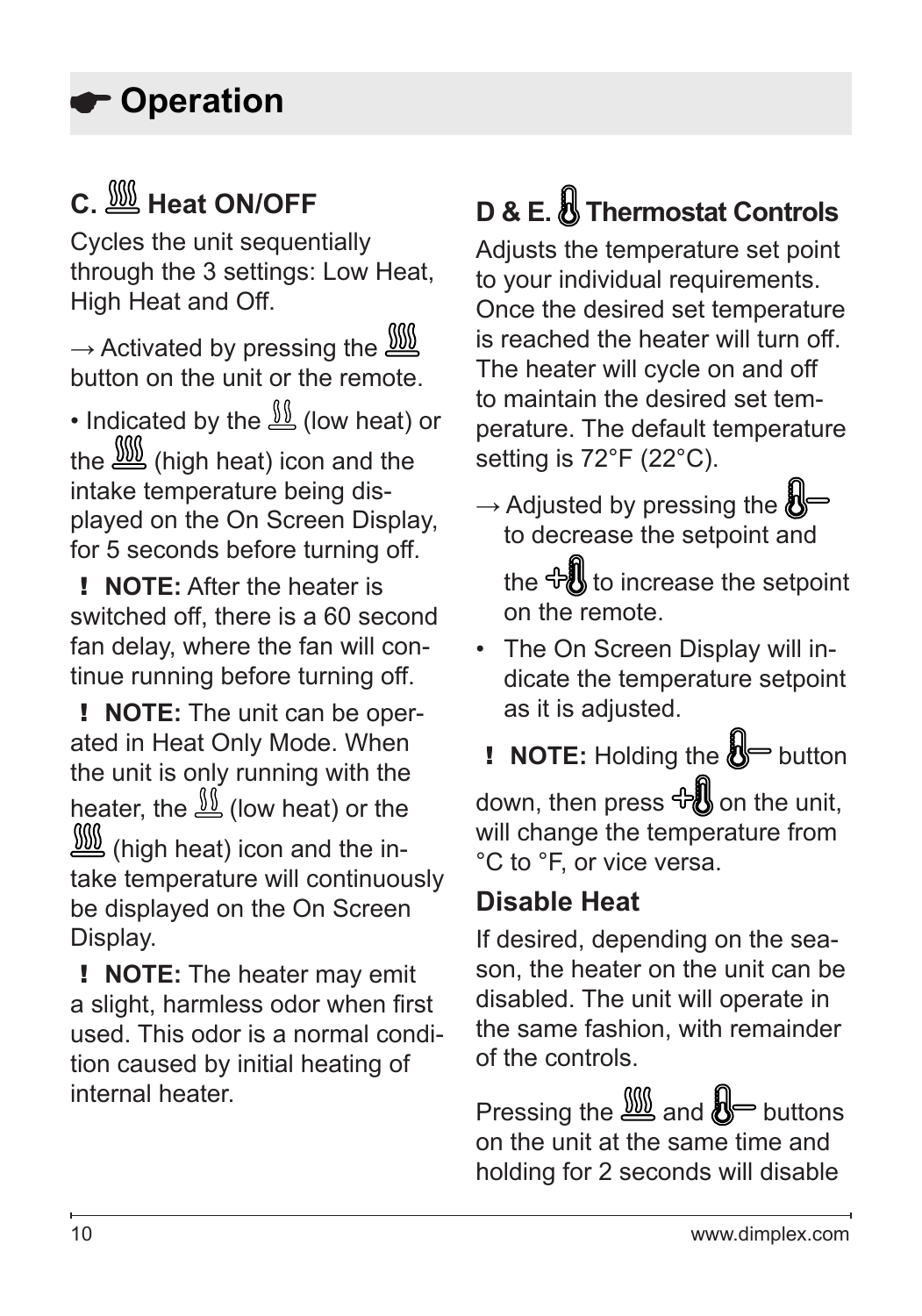and enable the heater.

! **NOTE:** When the heater has been disabled and either the

 $\bigotimes$  or the  $\bigoplus$  is pressed the On Screen Display will indicate "--".

# **F. Color Themes**

Different presets of ambient lighting color combinations contained in the unit.

- $\rightarrow$  Changed by repeatedly pressing the corresponding button on the remote or the unit.
- Cycles through the different preset ambient lighting settings of the unit, this includes different combinations of colours of the flame and media lighting (if applicable).

! **NOTE:** The last theme (media versions) or the second to last theme (logset versions) of the cycle is a prism where the unit cycles through a variety of colours.

Pressing the  $\frac{5}{20}$  button stops the cycling and holds the unit on the preferred color, indicated by a solid circle. When the unit is on prism, and is cycling through the colours, a rotating circle will be displayed.

# **G. Brightness**

Changes the brightness of the lights in the unit.

- $\rightarrow$  Adjusted by repeatedly pressing the corresponding button on the remote.
- Indicated by the second digit on the Floating Display™ changing to show: "H" (high), and "L" (low).

## **H. Sleep Timer**

The Sleep Timer can be set to automatically shut off the fireplace after a preset time (from 30 minutes to 8 hours).

- $\rightarrow$  To set the timer press the timer button on either the remote or the unit, repeatedly, until the desired time is displayed.
- The On Screen Display will display the different times as it is adjusted. Once the timer has begun, pressing the  $\mathbb X$  button will display the time remaining before the unit turns Off.

! **NOTE:** The Sleep Timer can be cancelled at any time by pressing the  $\mathbb X$  button repeatedly until the sleep timer displays nothing.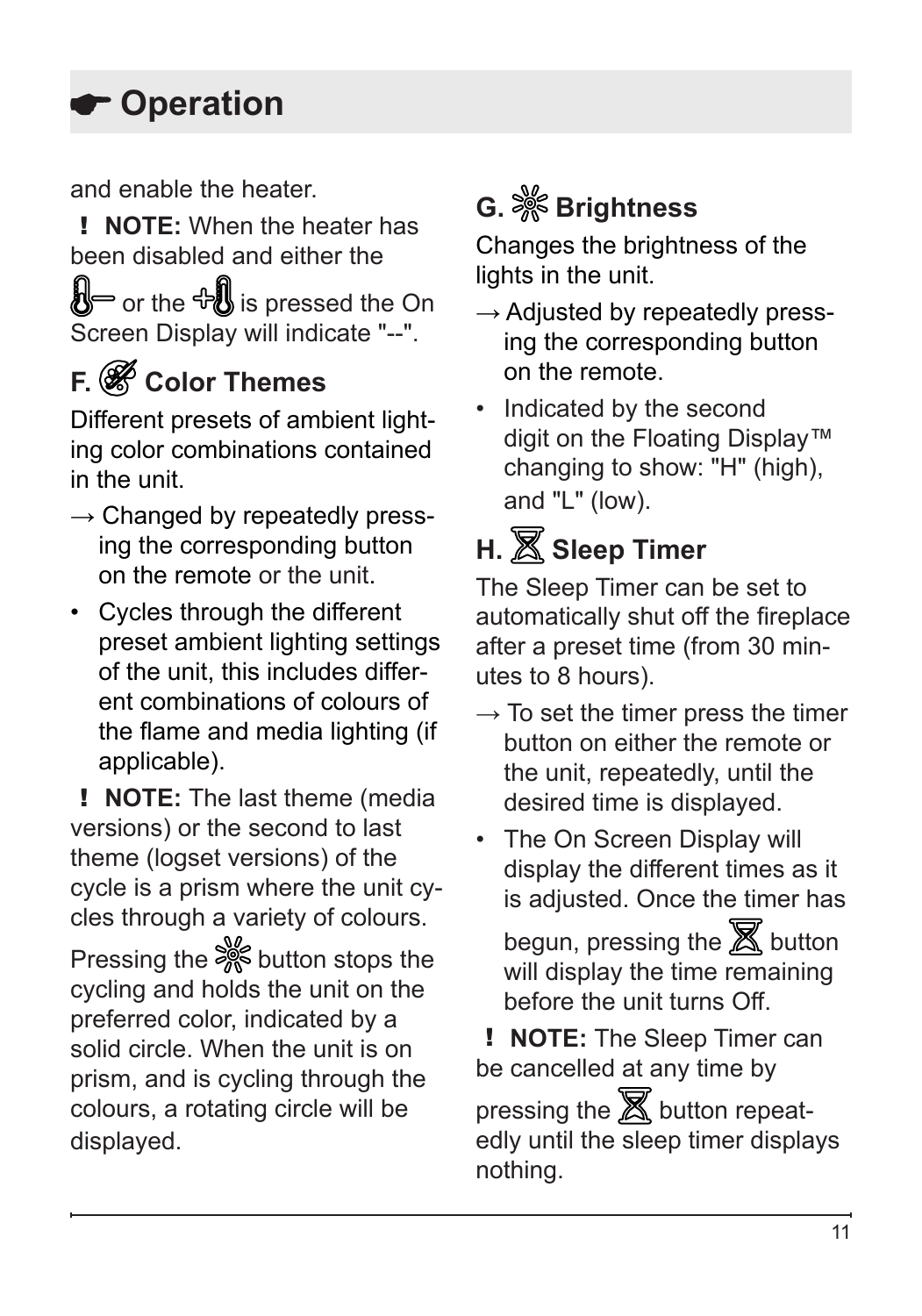#### **Resetting the Temperature Cutoff Switch**

Should the heater overheat, an automatic cut out will turn the heater off and it will not come back on without being reset. It can be reset by unplugging the unit and waiting 5 minutes before plugging the unit back in.

**A CAUTION:** If you need to continuously reset the heater, unplug the unit and call technical support at 1-888-346-7539.

#### **Remote Control Battery Replacement**

To replace the battery:

- 1. On the back of the remote control, slide battery cover open on the remote control.
- 2. Correctly install one 3 Volt (CR2032 [longer life] or CR2025) battery in the battery holder.
- 3. Close the battery cover.



Check with your Local Authority or Retailer for recycling

advice in your area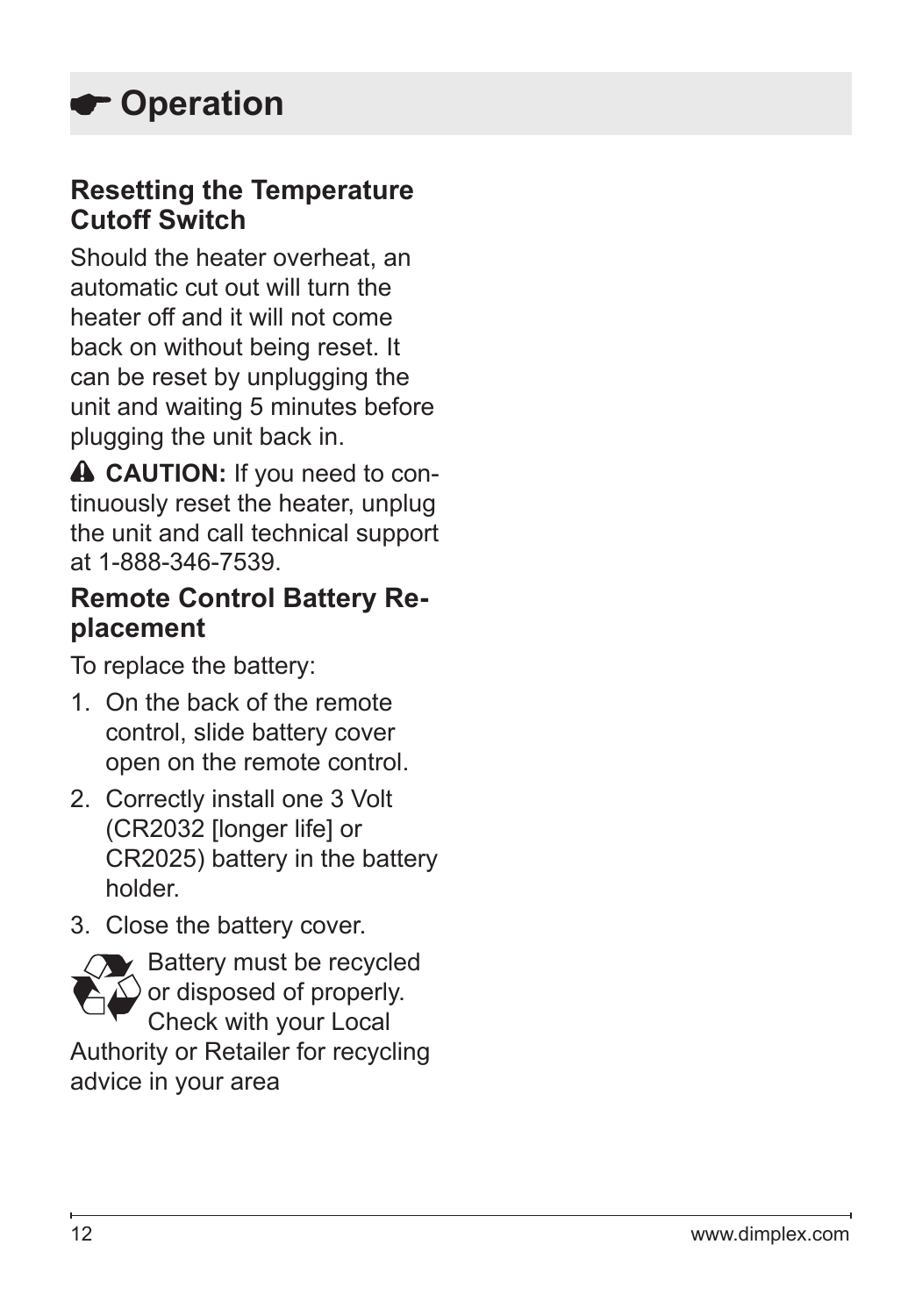<span id="page-12-0"></span>

**WARNING:** Disconnect power before attempting any maintenance or cleaning to reduce the risk of fire, electric shock or damage to persons.

### **Glass Cleaning**

The glass is cleaned in the factory during the assembly operation. During shipment, installation, handling, etc., the front glass panel may collect dust particles; these can be removed by dusting lightly with a clean dry cloth.

To remove fingerprints or other marks, the front glass panel can be cleaned with a damp cloth. The front glass panel should be completely dried with a lint free cloth to prevent water spots. To prevent scratching, do not use abrasive cleaners or spray liquids on the glass surface.

### **Fireplace Cleaning**

Use warm water only to clean painted surfaces of the Compact Fireplace. Do not use abrasive cleaners.

To prolong the life of your unit and optimize the performance of your heater, vacuum or dust the outlet of the heater, and under and behind your firebox, on a regular basis.

### **Servicing**

Except for the cleaning described above, an authorized service representative should perform any other servicing.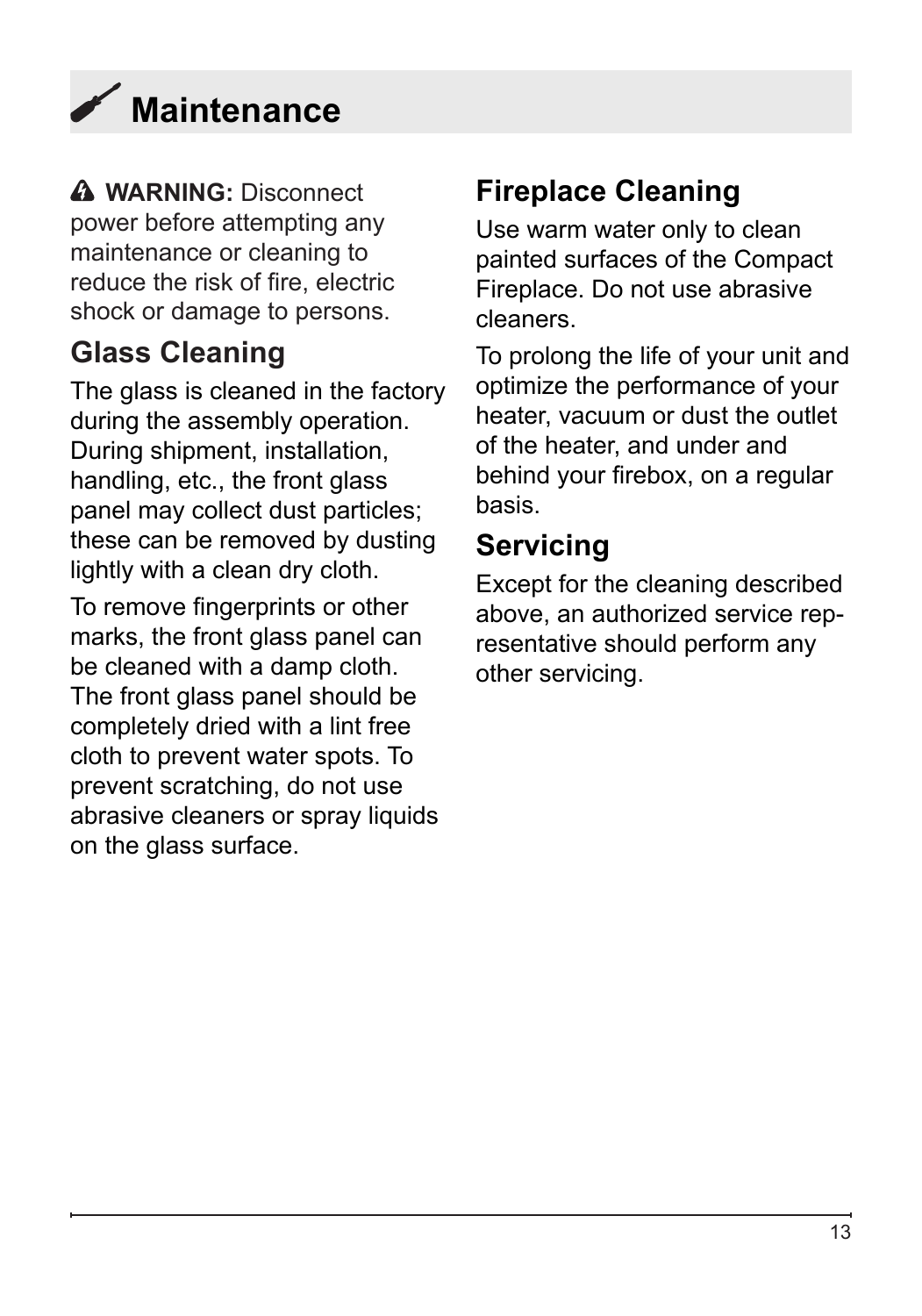<span id="page-13-0"></span>

#### **One Year Limited Warranty**

#### *Products to which this limited warranty applies*

This limited warranty applies to your newly purchased Dimplex electric fireplace. This limited warranty applies only to purchases made in any province of Canada *except* for Yukon Territory, Nunavut, or Northwest Territories or in any of the 50 States of the USA (and the District of Columbia) *except* for Hawaii and Alaska. This limited warranty applies to the original purchaser of the product only and is not transferable.

#### *Products excluded from this limited warranty*

Light bulbs are not covered by this limited warranty and are the sole responsibility of the owner/purchaser. Products purchased in Yukon Territory, Nunavut, Northwest Territories, Hawaii, or Alaska are not covered by this limited warranty. Products purchased in these States, provinces, or territories are sold AS IS without warranty or condition of any kind (including, without limitation, any implied warranties or conditions of merchantability or fitness for a particular purpose) and the entire risk of as to the quality and performance of the products is with the purchaser, and in the event of a defect the purchaser assumes the entire cost of all necessary servicing or repair.

#### *What this limited warranty covers and for how long*

Products covered by this limited warranty have been tested and inspected prior to shipment and, subject to the provisions of this warranty, Dimplex warrants such

products to be free from defects in material and workmanship for a period of 12 months from the date of the first purchase of such product.

The limited 12 month warranty period also applies to any implied warranties that may exist under applicable law. Some jurisdictions do not allow limitations on how long an implied warranty lasts, so the above limitation may not apply to the purchaser.

#### *What this limited warranty does not cover*

This limited warranty does not apply to products that have been repaired (except by Dimplex or its authorized service representatives) or otherwise altered. This limited warranty does further not apply to defects resulting from misuse, abuse, accident, neglect, incorrect installation, improper maintenance or handling, or operation with an incorrect power source.

#### *What you must do to get service under this limited warranty*

Defects must be brought to the attention of Dimplex Technical Service by contacting Dimplex at 1-888-346-7539, or 1367 Industrial Road, Cambridge Ontario, Canada N1R 7G8. Please have proof of purchase, catalogue/model and serial numbers available when calling. Limited warranty service requires a proof of purchase of the product.

#### *What* Dimplex *will do in the event of a defect*

In the event a product or part covered by this limited warranty is proven to be defective in material or workmanship during the 12 month limited warranty period you have the following rights: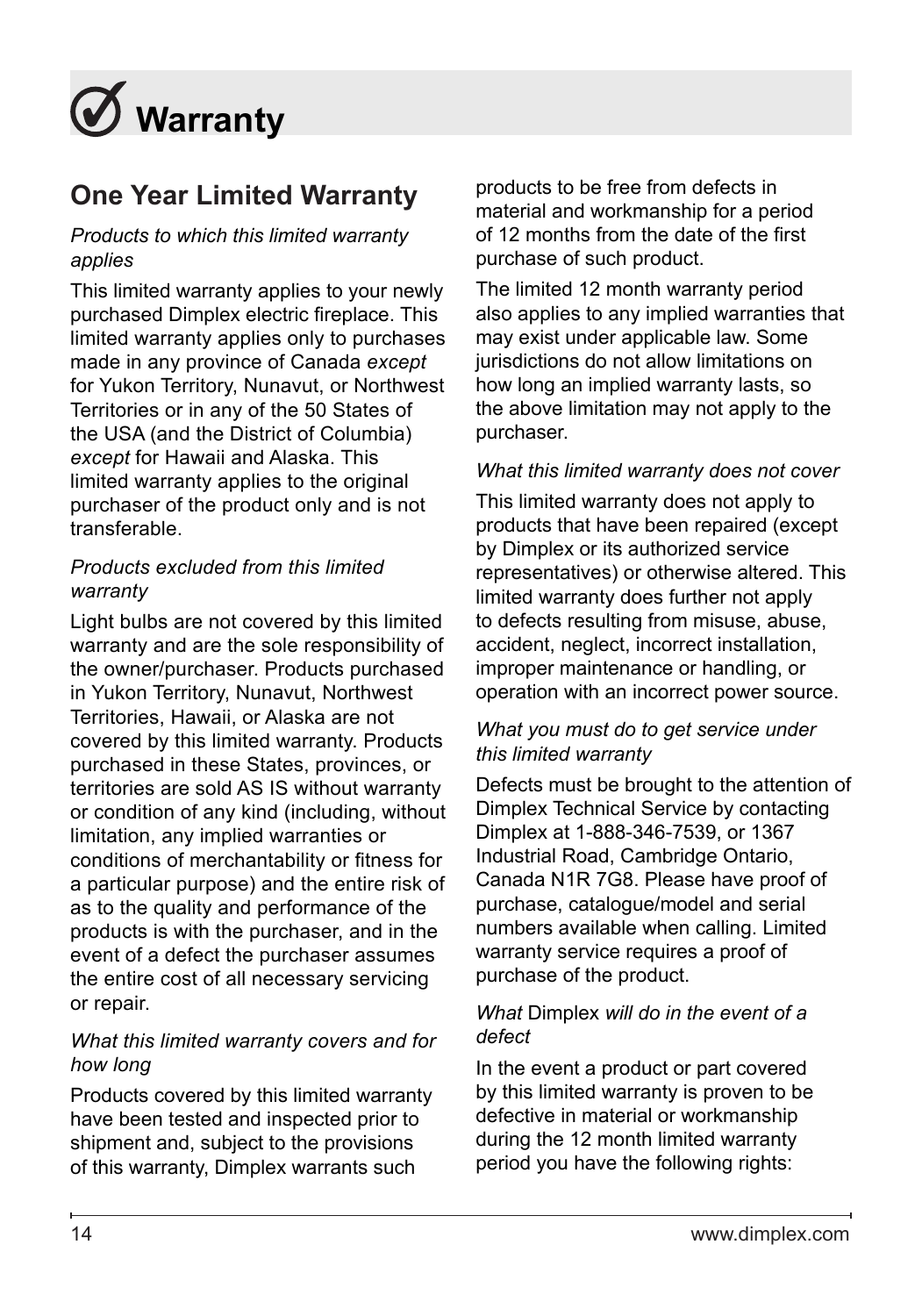

- Dimplex will in its sole discretion either repair or replace such defective product or part without charge. If Dimplex is unable to repair or replace such product or part, or if repair or replacement is not commercially practicable or cannot be timely made, Dimplex may, in lieu of repair or replacement, choose to refund the purchase price for such product or part.
- Limited warranty service will be performed solely by dealers or service agents of Dimplex authorized to provide limited warranty services.
- The purchaser is responsible for removal and transportation of such product or part (and any repaired or replacement product or part) to and from the authorized dealer's or service agent's place of business.
- This limited warranty does not entitle the purchaser to on-site or in-home services. On-site or in-home services may be performed at the purchaser's specific request and expense at Dimplex's then-current rates for such services.
- Dimplex will not be responsible for, and the limited warranty services shall not include, any expense incurred for installation or removal of the product or part (or any replacement product or part) or any labour or transportation costs. Such costs shall be the purchaser's responsibility.

*What Dimplex and its dealers and service agents are also not responsible for:* IN NO EVENT WILL DIMPLEX, OR ITS

DIRECTORS, OFFICERS, OR AGENTS, BE LIABLE TO THE PURCHASER OR ANY THIRD PARTY, WHETHER IN CONTRACT, IN TORT, OR ON ANY OTHER BASIS, FOR ANY INDIRECT, SPECIAL, PUNITIVE, EXEMPLARY CONSEQUENTIAL, OR INCIDENTAL LOSS, COST, OR DAMAGE ARISING OUT OF OR IN CONNECTION WITH THE SALE, MAINTENANCE, USE, OR INABILITY TO USE THE PRODUCT, EVEN IF DIMPLEX OR ITS DIRECTORS, OFFICERS, OR AGENTS HAVE BEEN ADVISED OF THE POSSIBILITY OF SUCH LOSSES, COSTS OR DAMAGES, OR IF SUCH LOSSES, COSTS, OR DAMAGES ARE FORESEEABLE. IN NO EVENT WILL DIMPLEX, OR ITS OFFICERS, DIRECTORS, OR AGENTS BE LIABLE FOR ANY DIRECT LOSSES, COSTS, OR DAMAGES THAT EXCEED THE PURCHASE PRICE OF THE **PRODUCT.** 

SOME JURISDICTIONS DO NOT ALLOW THE EXCLUSION OR LIMITATION OF INCIDENTAL OR CONSEQUENTIAL DAMAGES, SO THE ABOVE LIMITATION OR EXCLUSION MAY NOT APPLY TO THE PURCHASER.

#### *How State and Provincial law apply*

This limited warranty gives you specific legal rights, and you may also have other rights which vary from jurisdiction to jurisdiction. The provisions of the United Nations Convention on Contracts for the Sale of Goods shall not apply to this limited warranty or the sale of products covered by this limited warranty.